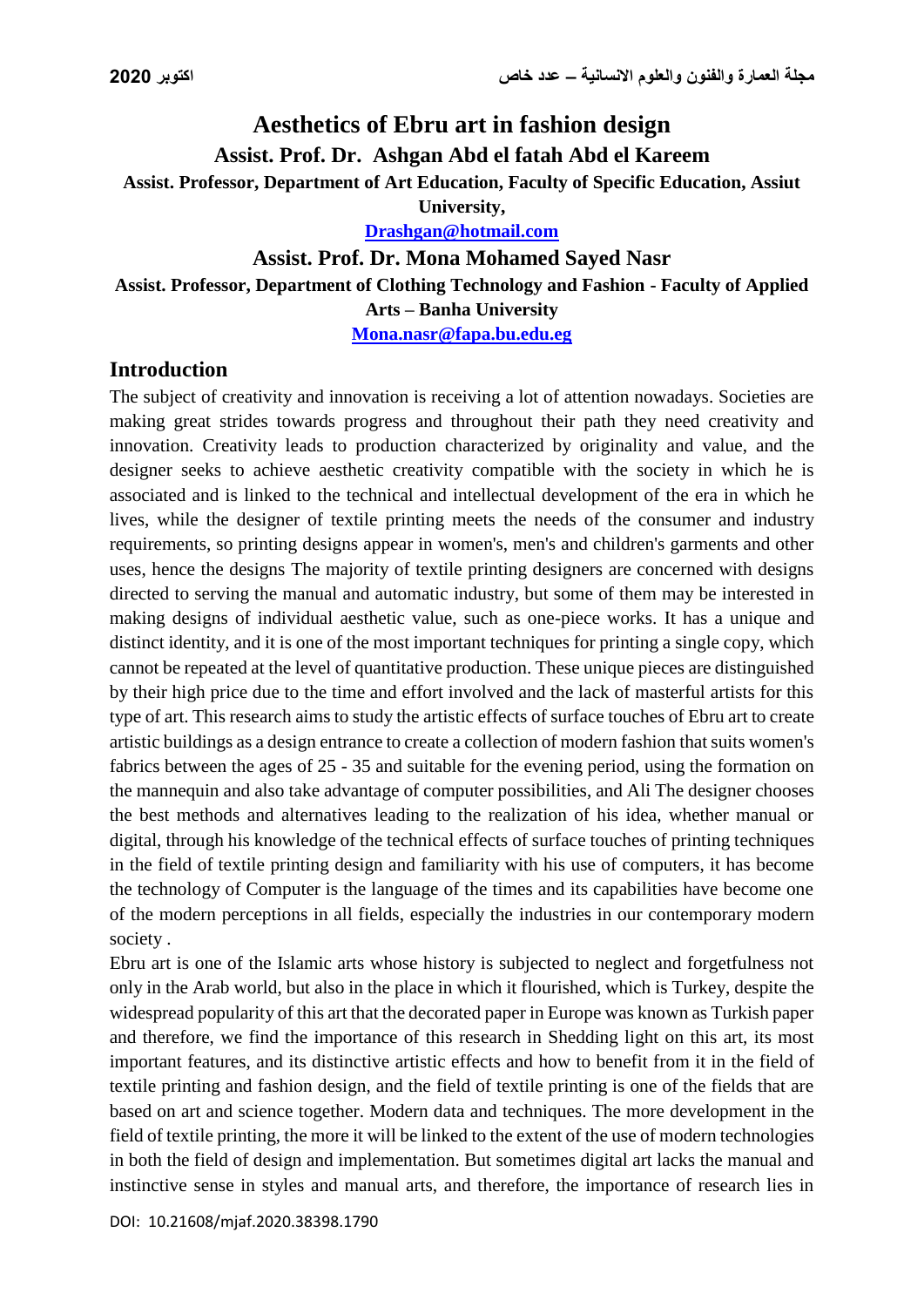emphasizing the aesthetics of Ebru art and identifying the artistic features and aesthetic values of this art and the possibility of benefiting from them in the field of fashion design and the integration of Ebru art and digital art technology to produce modern fashion It combines the distinctive artistic sense of the needle style that cannot be imitated, and the advantages of modern technology of deletion, addition, repetition, and change of color groups with new and varied visions of a single design. The research also examined the possibility of implementing a set of designs with to form on the mannequin using the fabrics that were printed using the Ebru technique, this method which needs high skill as it is the method that helps to innovate and visualize the fashion designer when using different types of fabrics, especially if they are printed with a technology that needs to show all its features and distinctive effects such as technology The Needles. The research also sheds light on some programs and applications that can be downloaded to a tab or mobile (modern devices) that have recently emerged trying to draw in the style of Ebru, and to identify its advantages and disadvantages, and are the equivalent to the traditional manual style of Ebru art or not.

### **Research problem:**

The research focuses on descriptive, aesthetic, experimental study of the aesthetics of Ebru art and its unique and unique effects, which enriches the technical construction of printed fashion. The research problem is summarized in the following questions:

 How can we benefit from the artistic effects of surface touches of the Ebru technique in creating artistic constructions as a design entrance to create modern fashion printed designs of one piece in the style of formation on the mannequin?

• Is it possible to benefit from the designs printed with Ebru in fashion design by the style of formation on the mannequin?

• Is it possible to take advantage of printed designs with Ebru and computer-based design programs to create of designs that can be produced quantitatively?

• Is it possible to take advantage of the flowing designs from the designs printed with Ebru and by using design programs to create a group of modern outfits?

#### **Research aims:**

1- Show the aesthetic values of Ebru art in the field of textile printing and benefit from it in designing fashion using a manicure style.

2- Providing new design visions by using computer design programs in the treatment of units, motifs and textures of Ebru technique. Obtaining unique designs using the art of Ebru that can be produced quantitatively, with the aim of adapting technology and modern life and achieving the aesthetic and utilitarian end.

3- The use of computer design programs to create a group of women's costumes to show the aesthetics of the designs printed with Ebru.

### **Research hypotheses:**

1- The possibility of benefiting from the art of Ebru as a source of inspiration and creation of designs executed on its fabrics that are authentic and ancient and in line with international trends of fashion.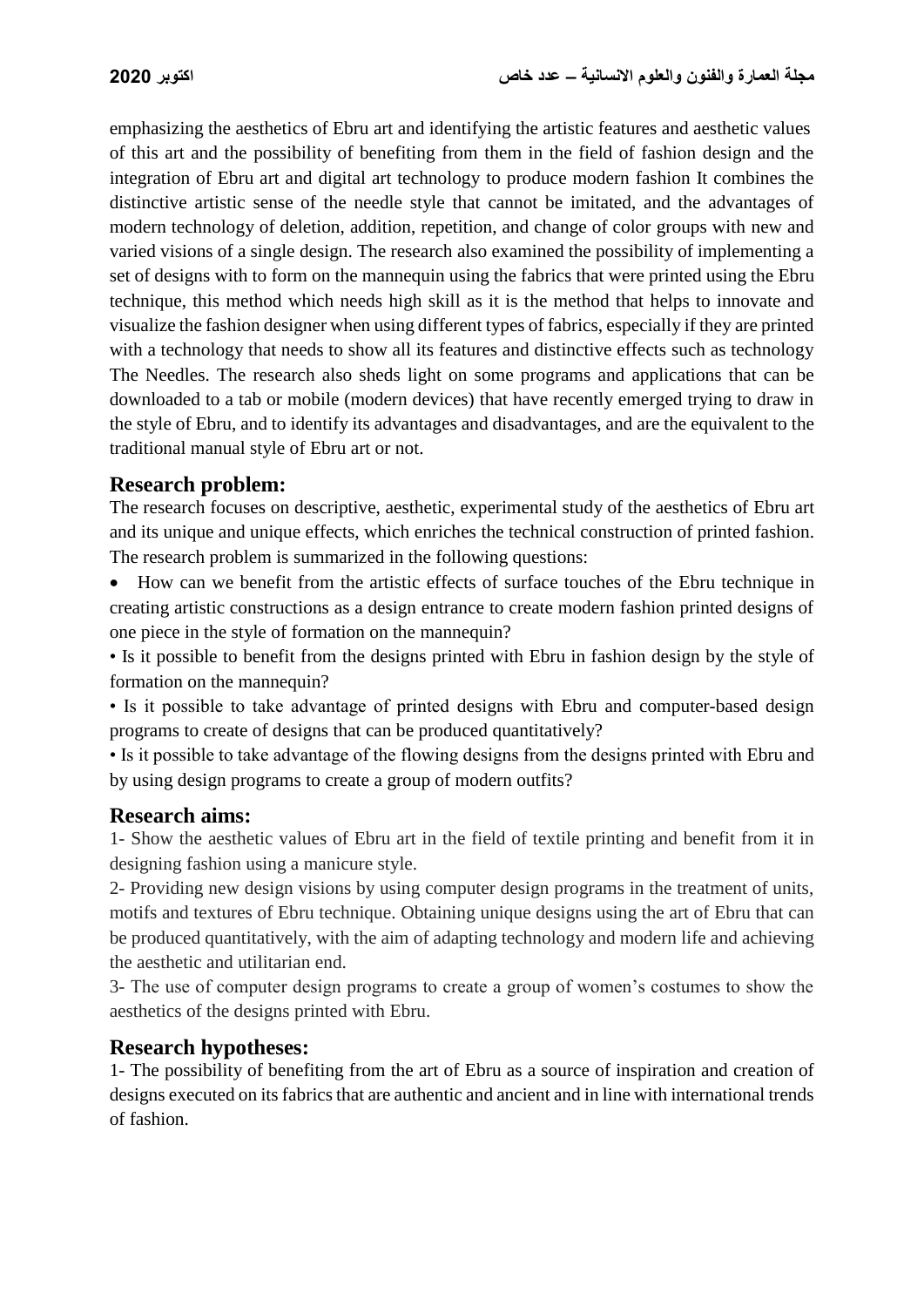2- There is a relationship between the design method on the mannequin in creating various designs of silk cloth printed with the technique of Ebru and enriching the aesthetic aspects without prejudice to achieving the functional objectives of the final product.

3- There are statistically significant differences between the designs implemented in the extent to which the implemented design practically matches the original Ebro pattern according to the opinions of the arbitrators.

4- There are statistically significant differences between the designs implemented in the effectiveness of the design method on the mannequin in achieving harmony and harmony between the design and the fabrics printed with Ebru material according to the opinions of the arbitrators.

5- There are statistically significant differences between the designs implemented in the extent of the effectiveness of computer programs in creating various designs and can be produced quantitatively using the art of Ebru according to the opinions of the arbitrators.

6- There are statistically significant differences between the designs implemented in the total degree of design aspects according to the opinions of the arbitrators

## **Research Methodology:**

The historical approach, and the descriptive analytical approach represented in the theoretical framework, and the experimental approach in the applied aspect of research.

## **Research limits:**

### **Objective limits:**

- The merging of Ebru art and fashion design with manicure style.
- The merging of the art of Ebru and fashion design, using computer design programs.
- Using the printing method using the Ebru technique, studying, analyzing and extracting its aesthetics and the possibility of using it.

### **Time limits:**

The researcher has made suggested designs for evening wear for women using the printed models using the Ebru technique suitable for the age group 35-25 in style design and suit fashion lines for 2020.

### **C- Third: Research tools:**

1- Print a set of fabrics executed using the needle technology.

2- Adobe Photoshop CC and Adobe Illustrator CC were used for deletion, addition, and duplication.

3- Specialist evaluation form for innovative design models.

## **Results:**

The study reached the printing of 7 pieces of cloth using the Ebru technique, then invented some clothing designs in the style of formation on the mannequin amounting to 21 design along with the lines of fashion, and implementing 28 innovative designs using computer programs. Then, a number of design ideas for women's fashion were applied to the executed designs with a total of 28 designs.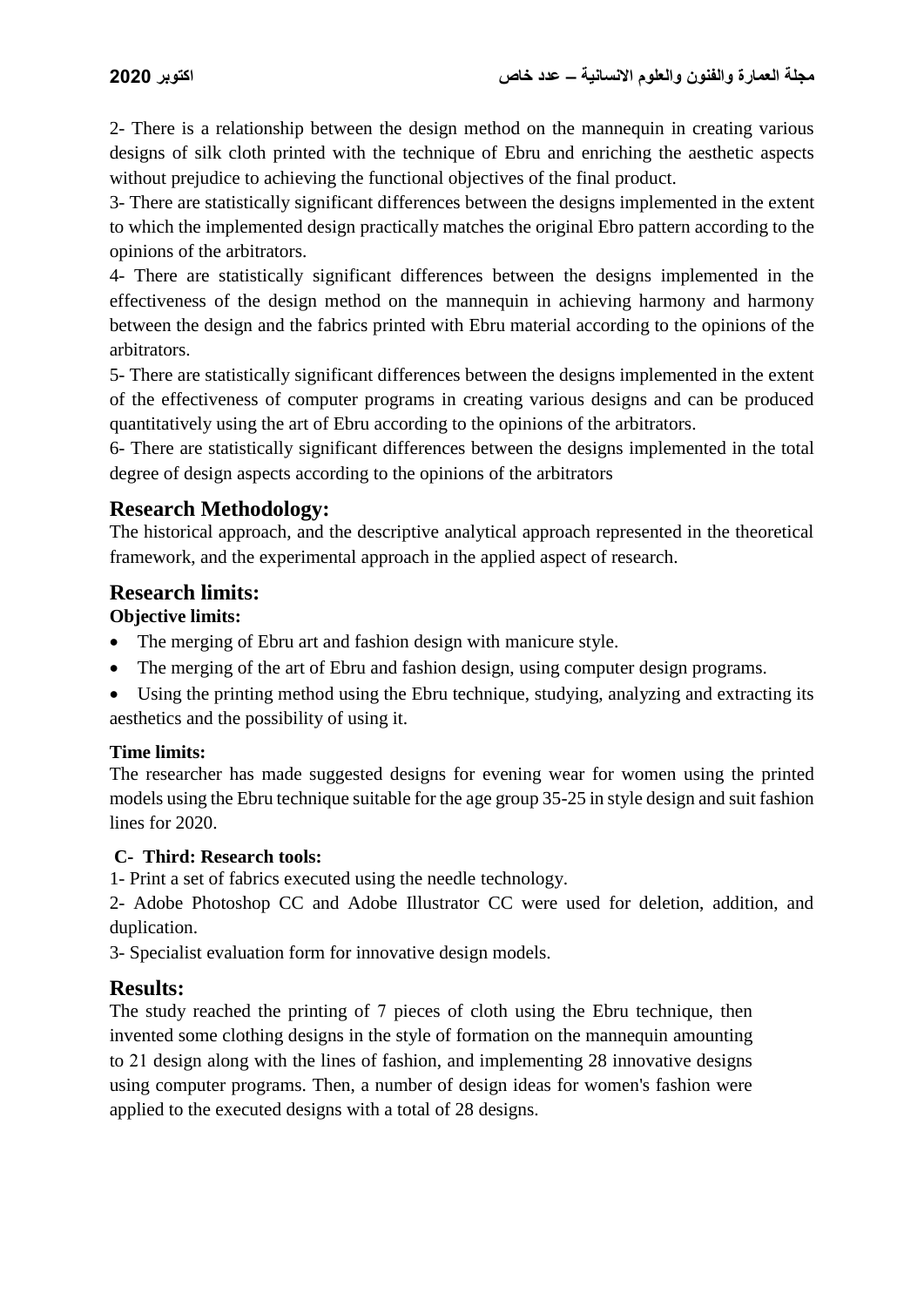**The pictures shown below (from 1 to 16) show some of the results of the research:**









Figure no. 1 **Figure no. 2** Figure no. 3 **Figure no. 4** Figure no. 4



 **Figure 3 Çift Figure 2 Combed Figure 2 Çift المزدوج Figure 1 Çift Figures (1-4) show Examples of fabrics which printed by using the Ebru technique**



Figure no. 5 **Figure no. 6** Figure no. 6 **Figure no. 7** Figure no. 8 **Figures (5-8) show Examples of forming on the mannequin, with Ebro designs**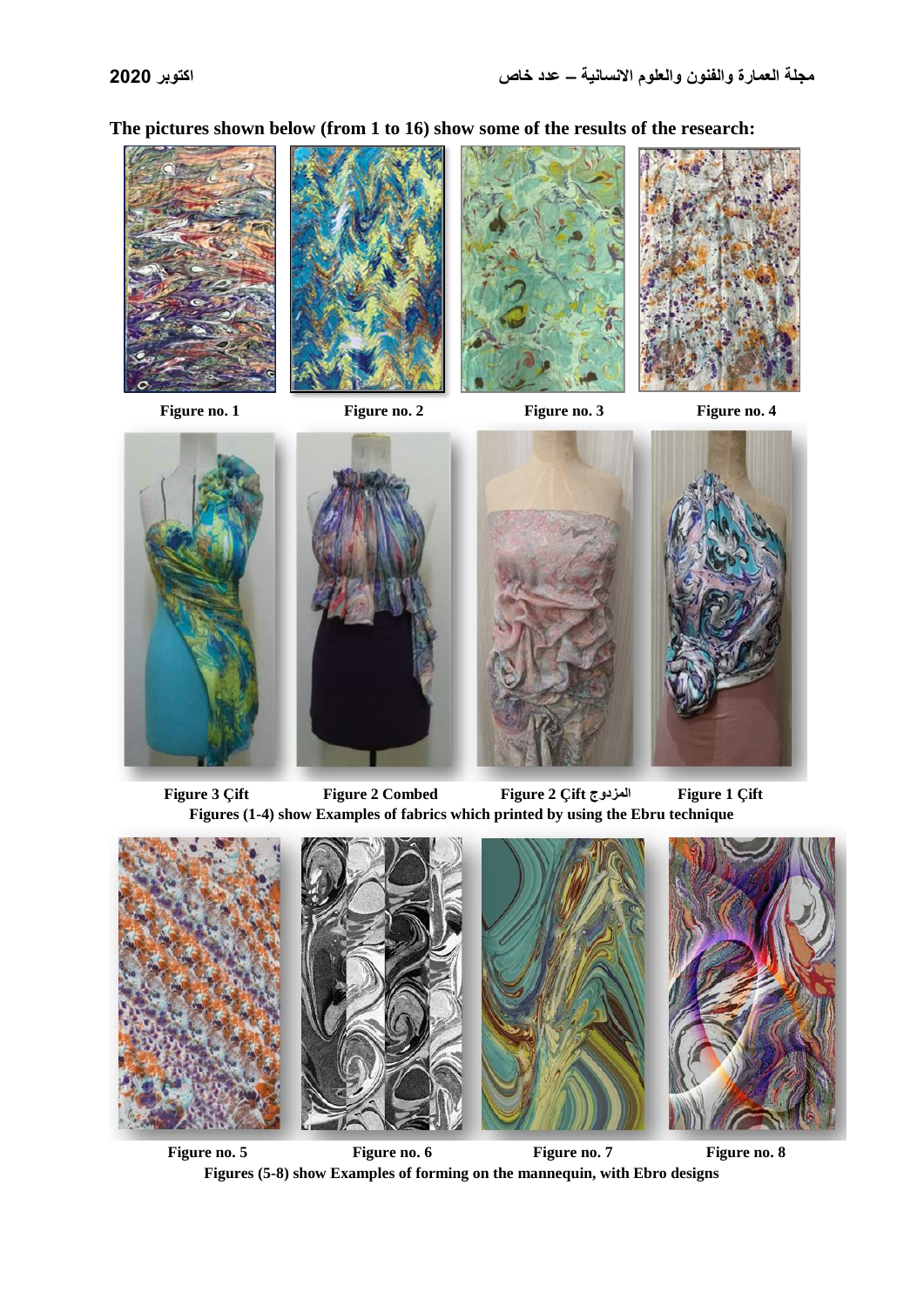

Figure no. 9 Figure no. 10 Figure no. 11 Figure no. 12 **Figures (9-12) show Examples of innovative designs using computer programs**

## **Validity and reliability of the questionnaire:**

Validity of the questionnaire: It represents the ability to measure what was set for it. The validity of the instrument was calculated in two ways:

### **1- Verify the arbitrators**

To verify the authenticity of the content, the questionnaire was presented in its initial form to a group of specialized professors, whose number reached (7), and they were asked to judge the questionnaire in terms of: -

A- The accuracy and wording of the questionnaire statements.

B- Appropriateness of phrases for the design evaluation axes.

C- The extent to which the questionnaire covers the various evaluation items.

The frequency of the agreement was calculated with the arbitrators on each of the phrases and the lowest agreement percentage was 85.7%, and the highest agreement rate was 100%

#### **validity**

The two researchers calculated global validity through a matrix of correlation coefficients between the dimensions of the Aesthetics of Ebro Art in Fashion Design questionnaire and the total score of the same questionnaire, and the results resulted in a positive correlation relationship of statistical significance at the level of significance (0.01-0.01) between the total score of the questionnaire. The aesthetics of the art of Ebru in fashion design and its axes (the extent to which the practically executed design is identical to the original Ebro pattern - the effectiveness of the technique of forming on the mannequin in achieving harmony and compatibility between the design and the fabrics printed with the material of the Ebru - the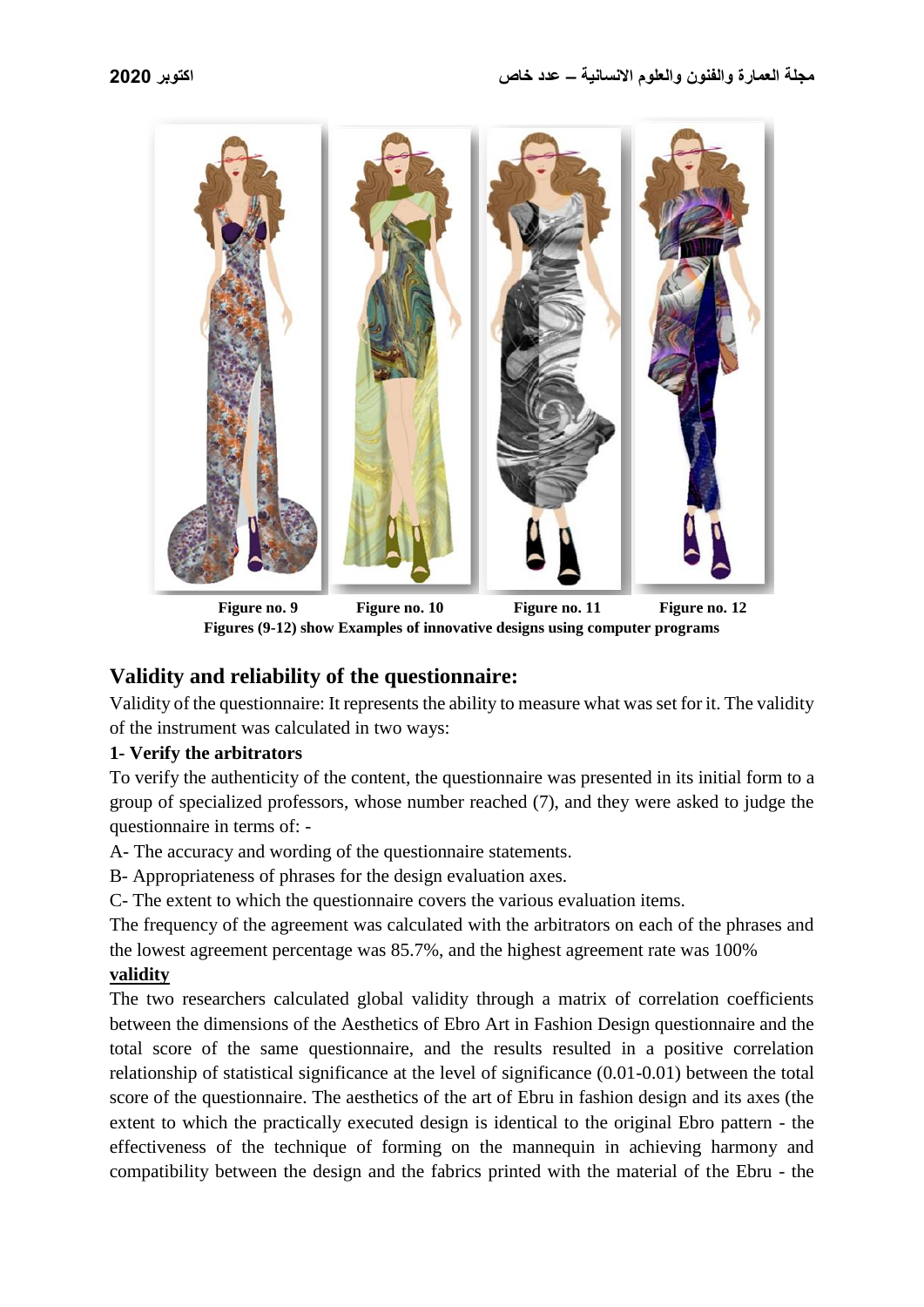effectiveness of computer programs in creating various and quantitative designs by taking advantage of the art of Ebro).

| Table (A) the values of the correlation coefficients between the dimensions of the |  |  |  |  |  |  |  |
|------------------------------------------------------------------------------------|--|--|--|--|--|--|--|
| Aesthetics Questionnaire of Ebro in Fashion Design and the overall score of the    |  |  |  |  |  |  |  |
| questionnaire                                                                      |  |  |  |  |  |  |  |

|                          | The effectiveness of the |                         |                  |
|--------------------------|--------------------------|-------------------------|------------------|
| The effectiveness of     | technique of forming on  |                         |                  |
| computer programs in     | mannequins in            | The extent to which the |                  |
| creating various and     | achieving harmony and    | implemented design      |                  |
| quantitative designs by  | harmony between the      | practically matches the | <b>Variables</b> |
| making use of the art of | design and the fabrics   | original Ebro pattern   |                  |
| Ebru                     | printed with             |                         |                  |
|                          | embroidered material     |                         |                  |
|                          |                          |                         | The total        |
| $***0.704$               | $***0.650$               | $**0.213$               | degree of        |
|                          |                          |                         | design           |

#### **\*\* Indication (0.01) \*\*\* Indication (0.001)**

#### **The stability of the questionnaire:**

Reliability of the questionnaire was calculated using the Alpha-Cronbach coefficient to calculate the reliability coefficient to determine the value of internal consistency. The value of the alpha coefficient was 0.81, which is a high value that confirms the consistency of the Questionnaire Aesthetics of Ebru in Fashion Design.

#### **Discussion**

#### **Research hypotheses:**

**The first hypothesis**: There are statistically significant differences between the designs implemented in the extent to which the implemented design practically matches the original Ebro pattern according to the opinions of the arbitrators.

To study the differences between the designs implemented in the extent to which the design implemented in practice corresponds to the original Ebru style according to the opinions of the arbitrators, one sample T test was used to determine the significance of the differences between the average scores for the designs in the dimension being studied.

Table (1) and Figure (17) show the existence of statistically significant differences between the averages of the scores of the arbitrators 'opinions in the extent to which the practically implemented design matches the original IBRO pattern at a significance level (0.001-0.01), where the third design ranked the best designs where the value of t 57.412) with an arithmetic average of  $14.234 \pm 1.220$ , followed by the sixth design, then the seventh design, then the fourth design, then the first design, followed by the second design, and the fifth design came in the last order with an arithmetic average of  $8.471 \pm 1.823$ .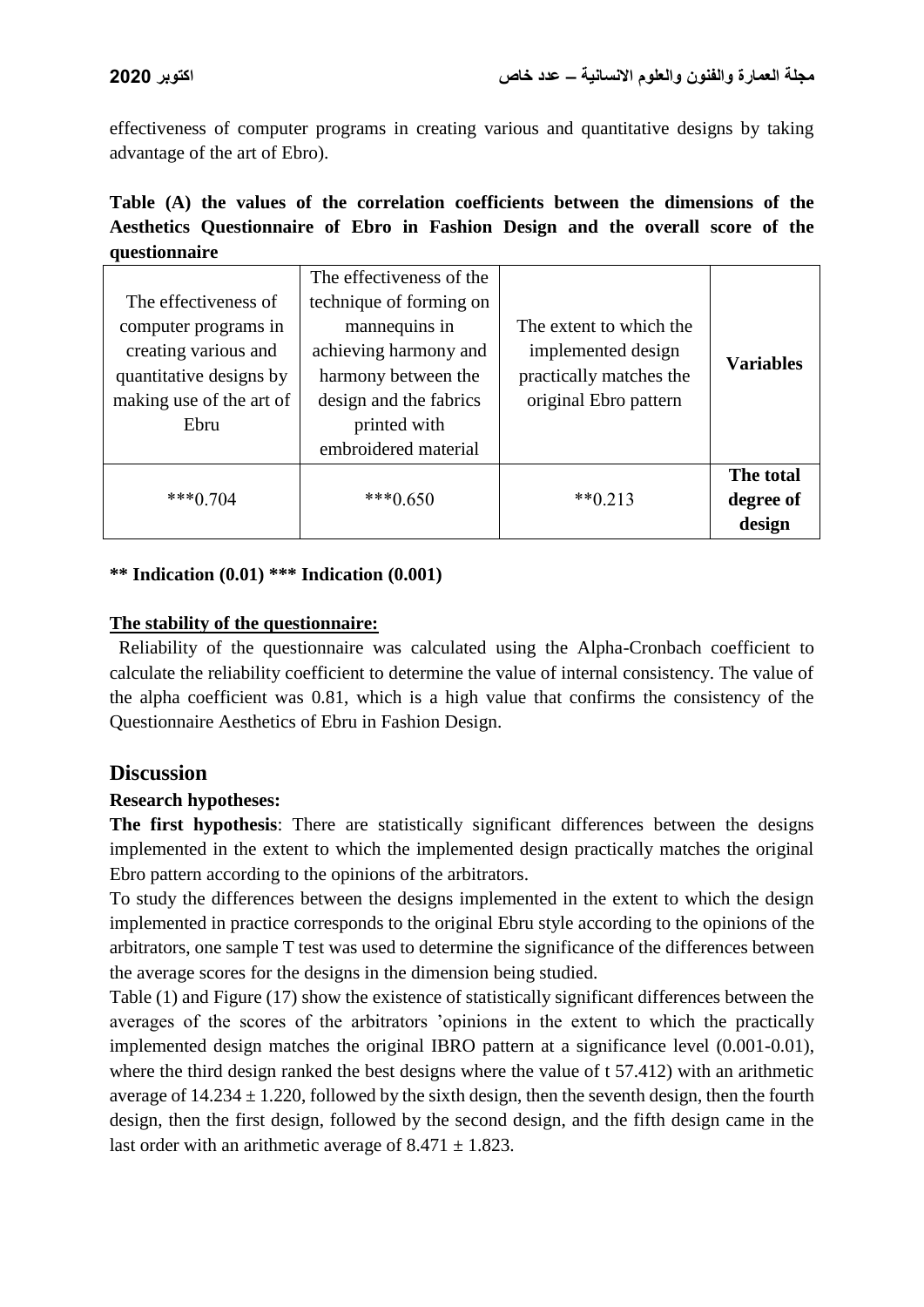| Table (1) The significance of the differences between the mean scores of the implemented |
|------------------------------------------------------------------------------------------|
| designs in the extent to which the implemented design is practically identical to the    |
| original Ebro pattern according to the opinions of the arbitrators                       |

| <b>Arrangement</b> | <b>Significance</b><br><b>level</b> | "T"<br>value | <b>Standard</b><br>deviation | <b>Arithmetic</b><br><b>SMA</b><br>average | The source of<br>contrast |
|--------------------|-------------------------------------|--------------|------------------------------|--------------------------------------------|---------------------------|
| 5                  | 0.01                                | 15.658       | 1.674                        | 10.561                                     | The first design          |
| 6                  | 0.01                                | 15.237       | 1.659                        | 9.272                                      | The second                |
|                    |                                     |              |                              |                                            | design                    |
|                    | 0.001                               | 57.412       | 1.220                        | 14.234                                     | The third design          |
| 4                  | 0.01                                | 17.167       | 1.167                        | 11.112                                     | <b>Fourth design</b>      |
| 7                  | 0.01                                | 14.761       | 1.823                        | 8.471                                      | <b>Fifth design</b>       |
| $\overline{2}$     | 0.001                               | 38.814       | 1.082                        | 13.633                                     | <b>Sixth design</b>       |
| 3                  | 0.001                               | 31.133       | 1.553                        | 12.100                                     | <b>Seventh design</b>     |



**Figure (17) a graph showing the arithmetic averages and the value of (v) and the arrangement of the designs executed in terms of the extent to which the implemented design practically matches the original Ebro pattern according to the opinions of the arbitrators**

**The second hypothesis:** There are statistically significant differences between the designs implemented in the effectiveness of the technique of forming on the mannequin in achieving harmony and harmony between the design and the fabrics printed with the fabric of Ebru according to the opinions of the arbitrators.

To verify the hypothesis statistically, the one sample T test was used to find out the significance of the differences between the mean scores of the designs in the dimension under study.

Table (2) and Figure (18) illustrate the existence of statistically significant differences between the mean scores of the arbitrators 'opinions regarding the designs presented to them at a significant level of (0.001), the third design ranked first with a value of (55.494) with an arithmetic average of  $18.452 \pm 2.122$ , followed by the design The fifth, the seventh design in the third rank, followed by the sixth design, then the fourth design, then the first design, while the second design came in the seventh and final rank with an average score of  $12.865 \pm 2.857$ .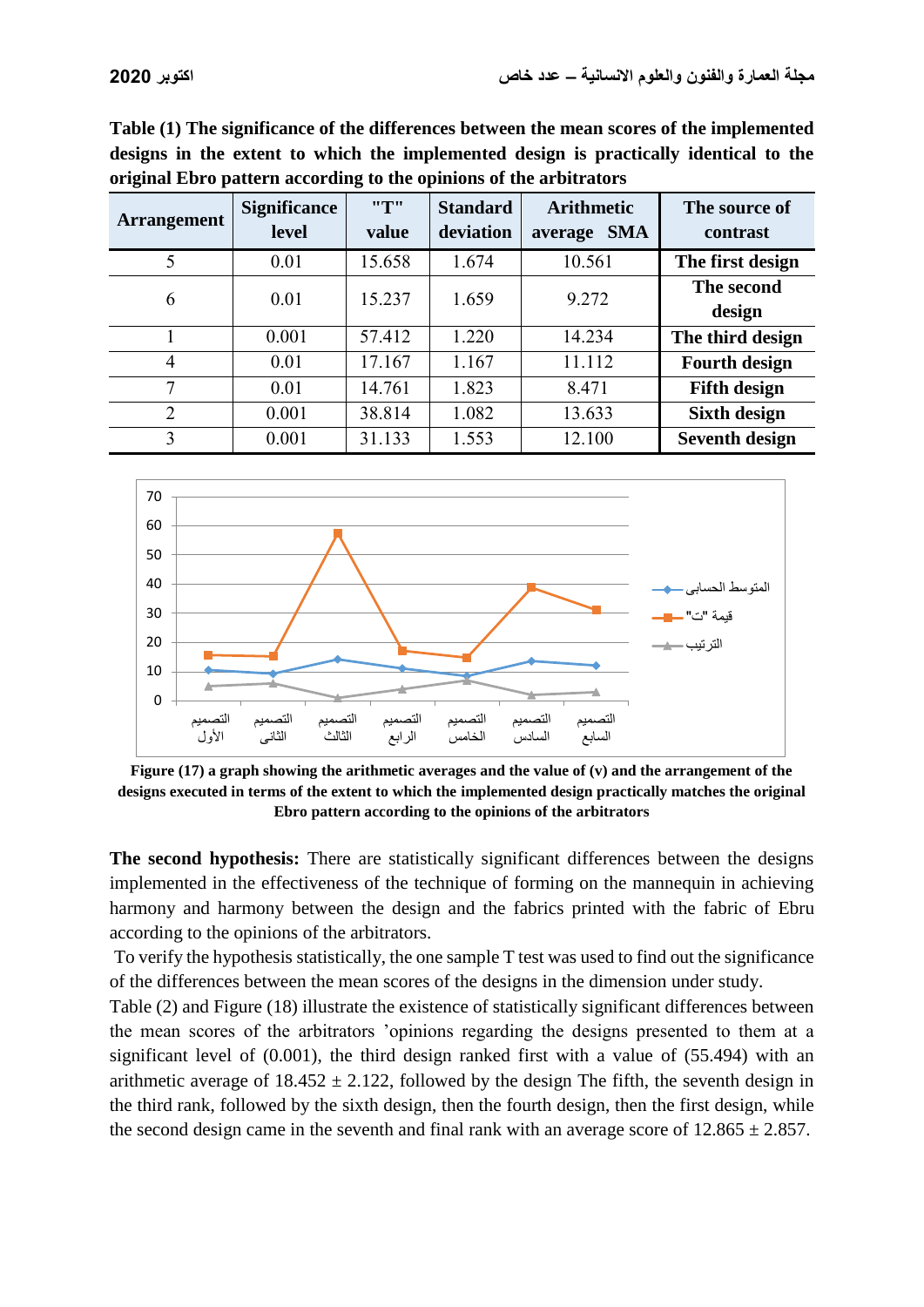**Table (2) The significance of the differences between the mean degrees of the designs implemented in the effectiveness of the technique of forming on the mannequin in achieving harmony and compatibility between the design and the fabrics printed with the fabric of Ebru according to the opinions of the arbitrators.**

| <b>Arrangement</b> | <b>Significance</b><br>level | "T"<br>value | <b>Standard</b><br>deviation | <b>Arithmetic</b><br><b>SMA</b><br>average | The source of<br>contrast |
|--------------------|------------------------------|--------------|------------------------------|--------------------------------------------|---------------------------|
| 6                  | 0.001                        | 37.597       | 2.960                        | 13.911                                     | The first design          |
| 7                  | 0.001                        | 31.980       | 2.857                        | 12.865                                     | The second<br>design      |
|                    | 0.001                        | 55.494       | 2.122                        | 18.452                                     | The third design          |
| 5                  | 0.001                        | 39.541       | 1.294                        | 14.636                                     | <b>Fourth design</b>      |
| $\overline{2}$     | 0.001                        | 54.323       | 1.473                        | 17.001                                     | <b>Fifth design</b>       |
| 4                  | 0.001                        | 40.346       | 2.089                        | 15.936                                     | <b>Sixth design</b>       |
| 3                  | 0.001                        | 47.841       | 1.780                        | 16.230                                     | <b>Seventh design</b>     |



**Figure (18) A chart showing the arithmetic averages and the value (T) of the designs implemented in terms of the mean degrees of the designs implemented in the effectiveness of the formation method on the mannequin in achieving harmony and harmony between the design and the fabrics printed with the fabric of Ebru according to the opinions of the arbitrators**

**The third hypothesis:** There are statistically significant differences between the designs implemented in the effectiveness of computer programs in creating various and quantitative designs by making use of Ebru art according to the opinions of the arbitrators.

To study the differences between the designs implemented in the extent of the effectiveness of computer programs in creating various designs and a quantity by taking advantage of the art of Ebru according to the opinions of the arbitrators, one sample T test was used to find out the significance of the differences between the average scores for the designs in the dimension being studied.

Table (3) and Figure (19) illustrate the existence of statistically significant differences between the mean scores of the arbitrators 'opinions in the models presented to them at the level of significance (0.001). The fourth design ranked first with a value of (96.896), with an arithmetic average of  $11.818 \pm 0.404$ , followed by The fifth design, then the twelfth design in the third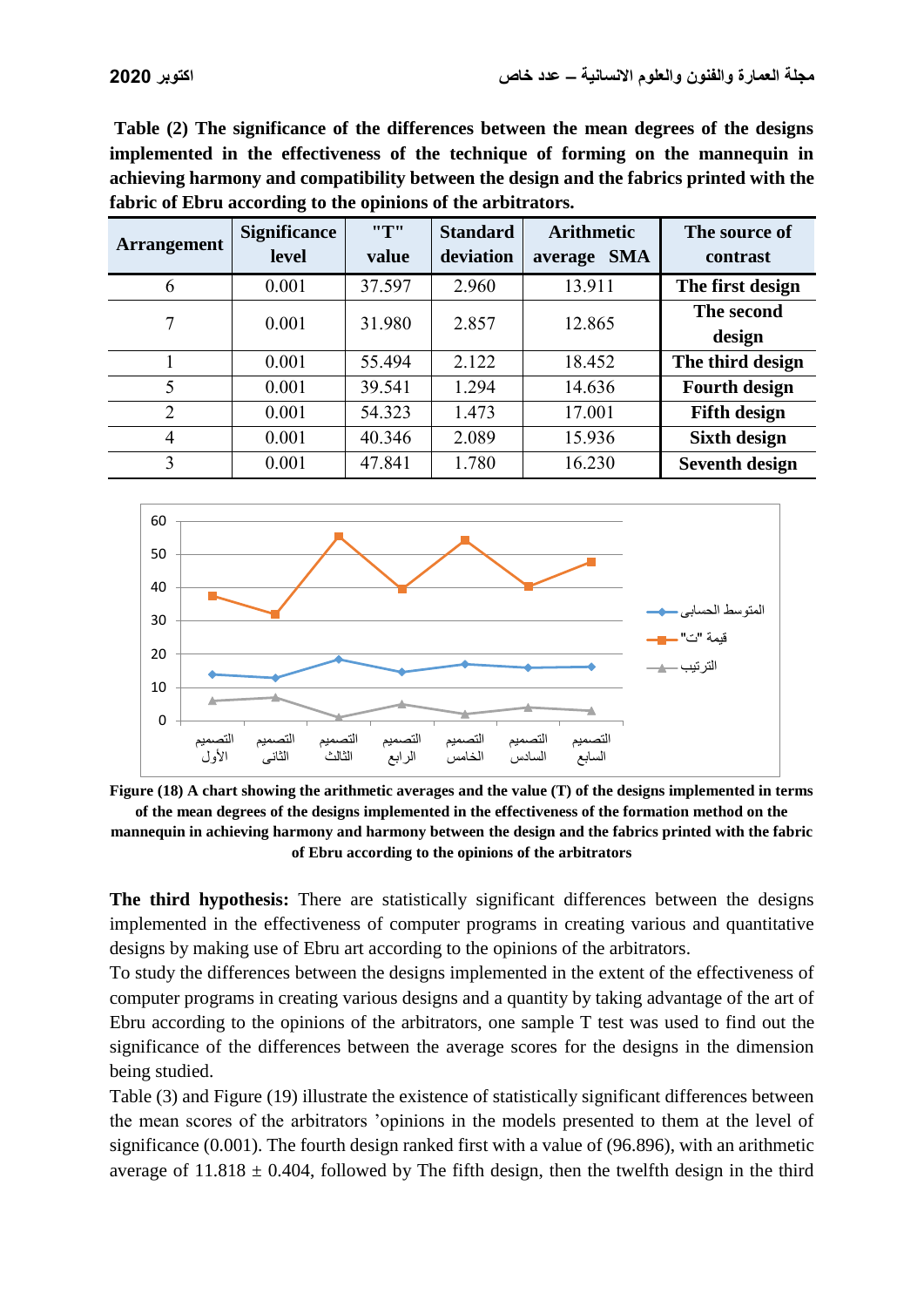rank, and the first and seventh designs occupied the fourth rank, while the sixth design came in the last rank with an average score of  $8.363 \pm 2,500$ .

**Table (3) The significance of the differences between the average degrees of the designs implemented in the effectiveness of computer programs in creating various and quantitative designs by making use of the art of Ebru according to the opinions of the arbitrators**

| <b>Arrangement</b> | <b>Significance</b><br><b>level</b> | "T"<br>value | <b>Standard</b><br>deviation | <b>Arithmetic</b><br><b>SMA</b><br>average | The source of<br>contrast |
|--------------------|-------------------------------------|--------------|------------------------------|--------------------------------------------|---------------------------|
|                    | 0.001                               | 71.900       | 0.920                        | 14.916                                     | The first design          |
| 6                  | 0.001                               | 39.730       | 1.521                        | 9.391                                      | The second<br>design      |
| 5                  | 0.001                               | 40.681       | 1.139                        | 10.162                                     | The third design          |
| $\overline{4}$     | 0.001                               | 56.801       | 1.420                        | 11.803                                     | <b>Fourth design</b>      |
| 7                  | 0.001                               | 36.483       | 1.521                        | 8.936                                      | <b>Fifth design</b>       |
| $\overline{2}$     | 0.001                               | 65.002       | 1.720                        | 13.310                                     | <b>Sixth design</b>       |
| 3                  | 0.001                               | 64.302       | 1.914                        | 12.303                                     | <b>Seventh design</b>     |



**Figure (19) a graph showing the arithmetic averages and the value of (T) of the designs implemented in the extent of the effectiveness of computer programs in inventing various designs and a quantity by taking advantage of the art of Ebru according to the opinions of the arbitrators**

**The fourth hypothesis:** There are statistically significant differences between the designs implemented in the overall degree of design aspects according to the opinions of the arbitrators. One sample T test was used to determine the significance of the differences between the mean scores of the research sample towards the total score of the design aspects.

Table (4) and Figure (20) illustrate the existence of statistically significant differences between the mean scores of the arbitrators 'opinions in the models presented to them at the level of (0.001) significance. The sixth design ranked first with a value of (62.015), with an arithmetic average of  $42.879 \pm 4.891$ , followed by The third design, followed by the seventh design, then the first design, followed by the fourth design and then the fifth design, and the second design came in the last place with an average score of  $31.528 \pm 6.037$ .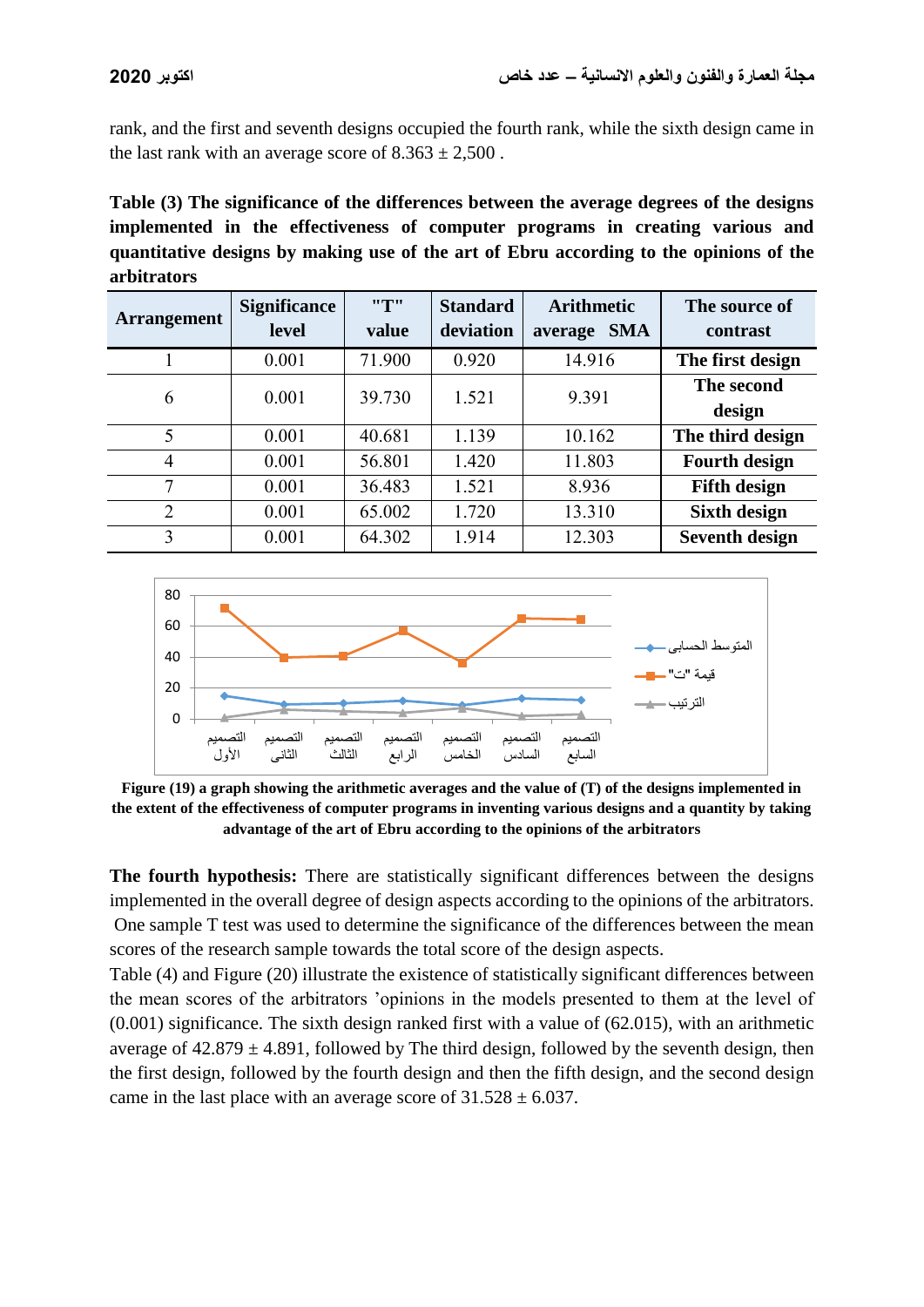**Table (4) The significance of the differences between the mean degrees of the designs implemented towards the total degree of design aspects according to the opinions of the arbitrators**

| <b>Arrangement</b> | <b>Significance</b><br><b>level</b> | "T"<br>value | <b>Standard</b><br>deviation | <b>Arithmetic</b><br><b>SMA</b><br>average | The source of<br>contrast |
|--------------------|-------------------------------------|--------------|------------------------------|--------------------------------------------|---------------------------|
| 4                  | 0.001                               | 51.233       | 5.554                        | 39.388                                     | The first design          |
| 7                  | 0.001                               | 31.298       | 6.037                        | 31.528                                     | The second<br>design      |
| $\overline{2}$     | 0.001                               | 55.008       | 4.481                        | 42.848                                     | The third design          |
| 5                  | 0.001                               | 46.144       | 3.881                        | 37.551                                     | <b>Fourth design</b>      |
| 6                  | 0.001                               | 39.806       | 4.817                        | 34.408                                     | <b>Fifth design</b>       |
|                    | 0.001                               | 62.015       | 4.891                        | 42.879                                     | <b>Sixth design</b>       |
| 3                  | 0.001                               | 54.587       | 5.247                        | 40.633                                     | <b>Seventh design</b>     |



**Figure (20) a graph showing the arithmetic averages and the value (T) of the designs executed in terms of the total degree of the design aspects according to the opinions of the arbitrators**

## **Recommendations**

**1-** The research recommends a permanent review of the technical and technological development in the field of textile printing and fashion design with a conscious thought, which contributes to the ease of dealing and experimenting and benefiting from the data of these developments in the creation of printed artworks characterized by seriousness and innovation 2- Conducting more studies and research dealing with the art of Ebru to introduce its aesthetics and its multiple capabilities.

**3-** Using the technique of Ebru art as a source to inspire innovative designs, not only in the field of fashion design, but also in the various fields of applied arts.

## **References:**

 Nagwa Shokry Moamen, Soha Ahmed Abdelghafar, "Al Tashkeel 3la Al Manikan". Printout 2, Dar Al Fekr Al 3arabi, 2009

 Abdelkarim Ashgan Abdelfatah ,"Al Efada Men Al Ta3lom Al Ta3awony Fe Teba3at Awshe7a 3asreya Lel Mar2a Bel Tar5eem ". Al Mo2tamar Al 3elmy Al Dawly Al Awal Begame3at Kafr Al Sheikh, 2017.